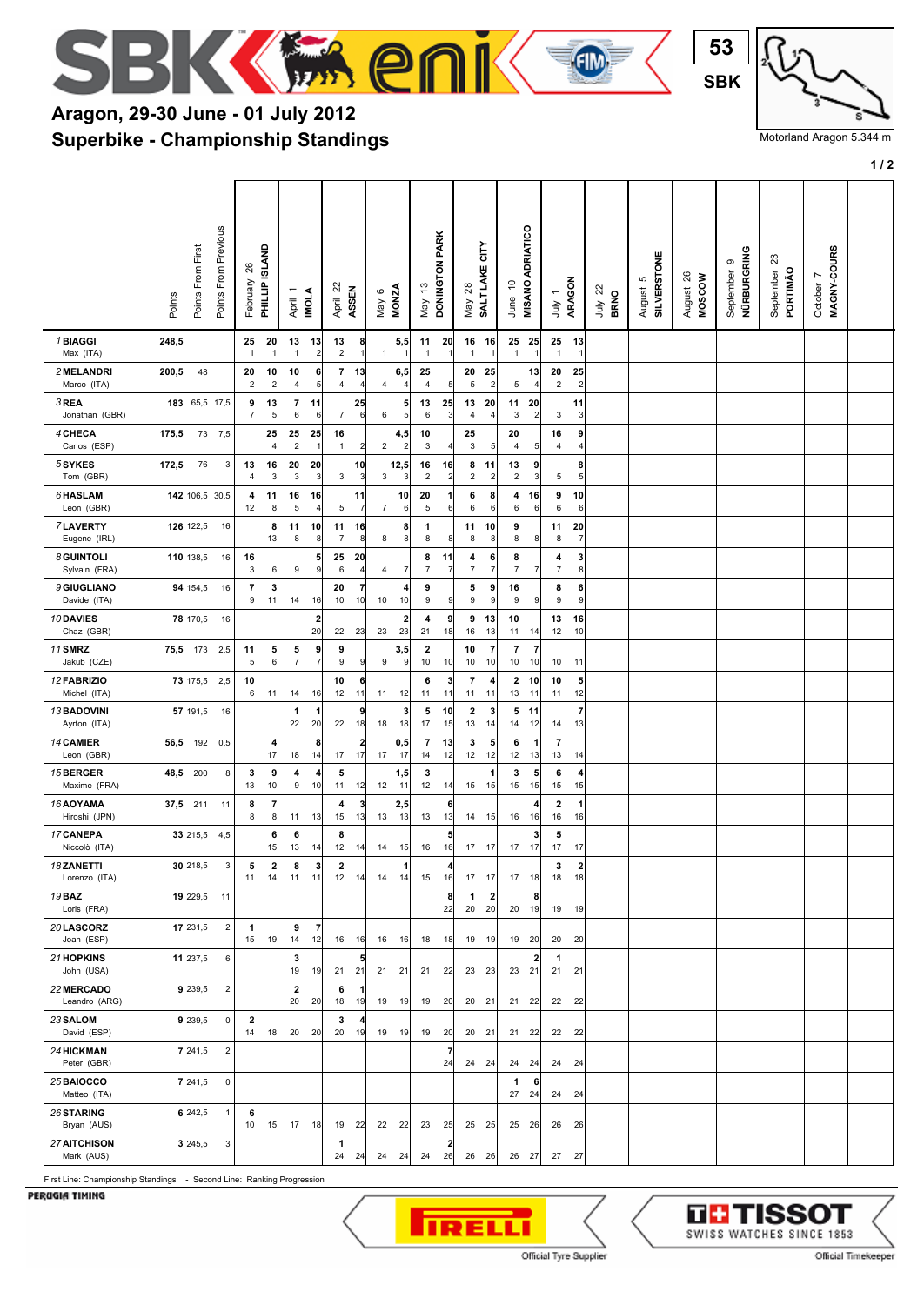



#### Motorland Aragon 5.344 m

**2 / 2**

| Aragon, 29-30 June - 01 July 2012         |  |
|-------------------------------------------|--|
| <b>Superbike - Championship Standings</b> |  |

| evious<br>From First<br>՟<br>$\mathsf{From}$<br>Points<br>Points<br>Points | ę<br>26<br>₫<br>Aren<br>st<br>MHT<br>$\overline{\phantom{0}}$<br>April<br>low<br>Febr | $^{22}$<br>$\frac{3}{2}$<br><b>MONZA</b><br>ASSEN<br>$\circ$<br>April<br>Viay | ADRIATICO<br><b>PARK</b><br>능<br>$\overline{6}$<br>쁒<br>õ<br>∢<br><b>DONINGT</b><br><b>MISANO</b><br>$\tilde{=}$<br>28<br>┙<br>$\overline{\phantom{0}}$<br>⊢<br>June<br>Vay<br>Vay<br>ĄRA<br>È<br>ક્રુ | <b>SILVERSTONE</b><br>26<br><b>MOSCOW</b><br>S<br>ನ<br>ugust<br>August<br>$\circ$<br><b>RN</b><br>ÈΓ<br>◅ | <b>COURS</b><br>ပ<br>NÜRBURGRIN<br>ಔ<br>ၜ<br>$\circ$<br>September<br>September<br>$\overline{\phantom{0}}$<br>PORTIMĂ<br>October<br><b>MAGNY</b> |
|----------------------------------------------------------------------------|---------------------------------------------------------------------------------------|-------------------------------------------------------------------------------|--------------------------------------------------------------------------------------------------------------------------------------------------------------------------------------------------------|-----------------------------------------------------------------------------------------------------------|--------------------------------------------------------------------------------------------------------------------------------------------------|
| 28 BROOKES<br>1247,5<br>$\overline{2}$<br>Joshua (AUS)                     | 22<br>24<br>19                                                                        | 24<br>24<br>24<br>24                                                          | 27<br>27<br>28<br>27<br>27<br>28<br>28<br>24                                                                                                                                                           |                                                                                                           |                                                                                                                                                  |

First Line: Championship Standings - Second Line: Ranking Progression



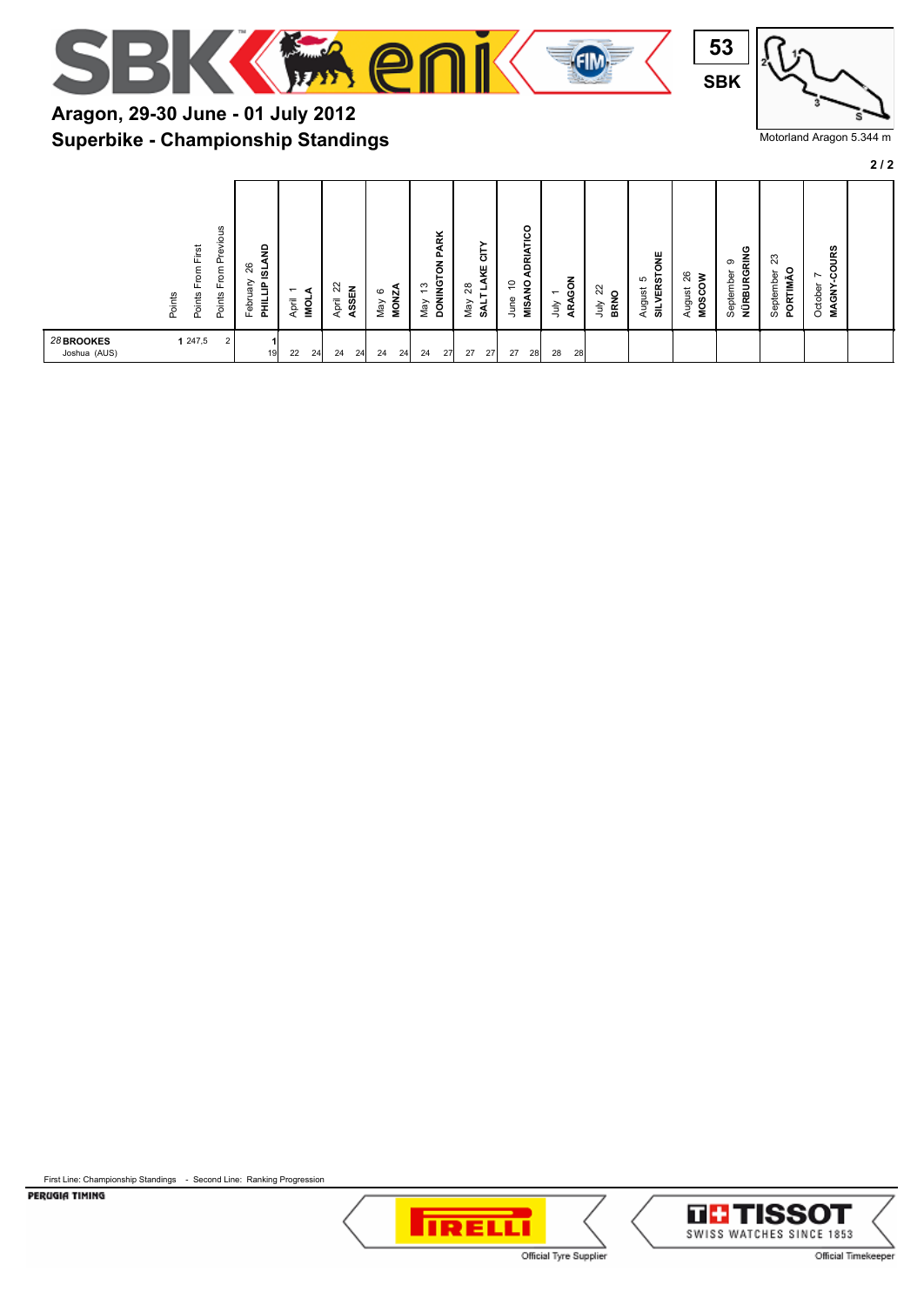

**Supersport - Championship Standings**



Motorland Aragon 5.344 m

**1 / 2**

|                                      | Points | Points From First | Points From Previous    | PHILLIP ISLAND<br>26<br>February | April 1<br>IMOLA     | April 22<br>ASSEN  | <b>MONZA</b><br>$\circ$<br>Vay | DONINGTON PARK<br>$\frac{3}{2}$<br>May | MISANO ADRIATICO<br>\$<br>June | ARAGON<br>$\overline{\phantom{0}}$<br>Š | $\approx$<br><b>BRNO</b><br>July | <b>SILVERSTONE</b><br>ю<br>August | August 26<br><b>MOSCOW</b> | NÜRBURGRING<br>September 9 | ಔ<br>PORTIMÃO<br>September | MAGNY-COURS<br>October 7 |  |
|--------------------------------------|--------|-------------------|-------------------------|----------------------------------|----------------------|--------------------|--------------------------------|----------------------------------------|--------------------------------|-----------------------------------------|----------------------------------|-----------------------------------|----------------------------|----------------------------|----------------------------|--------------------------|--|
| 1 SOFUOGLU<br>Kenan (TUR)            | 117    |                   |                         | 25<br>$\mathbf{1}$               | 3                    | 20<br>$\mathbf{1}$ | 16<br>$\mathbf{1}$             | 20<br>$\mathbf{1}$                     | 25<br>$\mathbf{1}$             | 11<br>$\mathbf{1}$                      |                                  |                                   |                            |                            |                            |                          |  |
| 2 LOWES<br>Sam (GBR)                 | 101    | 16                |                         | 11<br>5                          | 20<br>$\overline{2}$ | 3                  | 20<br>$\overline{2}$           | 25<br>$\overline{c}$                   | 3                              | 25<br>$\overline{2}$                    |                                  |                                   |                            |                            |                            |                          |  |
| 3 CLUZEL<br>Jules (FRA)              | 84     | 33                | 17                      | 13<br>4                          | 8                    | 10<br>9            | 25<br>4                        | 16<br>3                                | 20<br>2                        | 3                                       |                                  |                                   |                            |                            |                            |                          |  |
| 4 FORET<br>Fabien (FRA)              | 83     | 34                | $\overline{1}$          | 20<br>$\overline{2}$             | 25<br>$\mathbf{1}$   | 1                  | 4<br>3                         | 6<br>4                                 | 8<br>4                         | 20<br>$\overline{4}$                    |                                  |                                   |                            |                            |                            |                          |  |
| 5 PARKES<br>Broc (AUS)               | 66     | 51                | 17                      | 16<br>3                          | 6                    | 13<br>4            | 6                              | 13<br>5                                | 11<br>6                        | 13<br>5                                 |                                  |                                   |                            |                            |                            |                          |  |
| <b>6 BALDOLINI</b><br>Alex (ITA)     | 54     | 63                | 12                      | 8<br>8                           | 5<br>8               | 11<br>8            | 10<br>5                        | 4<br>6                                 | 16<br>5                        | 6                                       |                                  |                                   |                            |                            |                            |                          |  |
| 7 MORAIS<br>Sheridan (RSA)           | 53     | 64                | $\overline{1}$          | 10<br>6                          | 6<br>6               | 1<br>12            | 13                             | 10<br>8                                | 10<br>8                        | 16<br>$\overline{7}$                    |                                  |                                   |                            |                            |                            |                          |  |
| 8 QUARMBY<br>Ronan (RSA)             | 44     | 73                | 9                       | 9<br>7                           | 16<br>3              | 6                  | 8                              | 9<br>$\overline{7}$                    | 9                              | 10<br>8                                 |                                  |                                   |                            |                            |                            |                          |  |
| 9 IANNUZZO<br>Vittorio (ITA)         | 41     | 76                | 3                       | 7<br>9                           | 11<br>5              | 11                 | $\overline{7}$<br>8            | 10                                     | 7<br>10                        | 9<br>9                                  |                                  |                                   |                            |                            |                            |                          |  |
| <b>10 TAMBURINI</b><br>Roberto (ITA) | 39     | 78                | $\overline{\mathbf{c}}$ |                                  | 13<br>8              | 7<br>10            | 12                             | 5<br>10                                | 13<br>$\overline{7}$           | 1<br>10                                 |                                  |                                   |                            |                            |                            |                          |  |
| <b>11 ANTONELLI</b><br>Andrea (ITA)  | 31     | 86                | 8                       |                                  | 8<br>13              | 9<br>12            | 8<br>8                         | 10                                     | 6<br>11                        | 11                                      |                                  |                                   |                            |                            |                            |                          |  |
| <b>12 METCHER</b><br>Jed (AUS)       | 31     | 86                | $\mathsf 0$             | 5<br>11                          | 1<br>16              | 20                 | 5<br>16                        | 3<br>15                                | 9<br>14                        | 8<br>11                                 |                                  |                                   |                            |                            |                            |                          |  |
| <b>13 LEONOV</b><br>Vladimir (RUS)   | 26     | 91                | 5                       |                                  | 10<br>11             | 16<br>5            | $\overline{7}$                 | 9                                      | 12                             | 13                                      |                                  |                                   |                            |                            |                            |                          |  |
| 14 LANZI<br>Lorenzo (ITA)            | 25     | 92                | $\overline{1}$          |                                  |                      | 25<br>6            | 8                              | 10                                     | 13                             | 14                                      |                                  |                                   |                            |                            |                            |                          |  |
| 15 ROCCOLI<br>Massimo (ITA)          | 18     | 99                | $\overline{7}$          |                                  | 7<br>15              | 18                 | 9<br>14                        | 2<br>14                                | 15                             | 15                                      |                                  |                                   |                            |                            |                            |                          |  |
| <b>16 TOTH</b><br>Imre (HUN)         | 16     | 101               | $\overline{\mathbf{c}}$ |                                  |                      |                    | 13<br>15                       | 16                                     | 3<br>16                        | 16                                      |                                  |                                   |                            |                            |                            |                          |  |
| 17 DE ROSA<br>Raffaele (ITA)         | 14     | 103               | $\overline{c}$          |                                  |                      |                    | 6<br>23                        | 26                                     | 5<br>18                        | 3<br>17                                 |                                  |                                   |                            |                            |                            |                          |  |
| <b>18 DAY</b><br>Joshua (USA)        |        | 14 103            | 0                       | 4<br>12                          | 4<br>13              | 15                 | 20                             | 21                                     | 22                             | 6<br>17                                 |                                  |                                   |                            |                            |                            |                          |  |
| <b>19 MARCONI</b><br>Luca (ITA)      |        | 14 103            | $\mathsf 0$             | 3<br>13                          | $\mathbf 2$<br>18    | $\mathbf 2$<br>18  | 3<br>18                        | 19                                     | 21                             | 4<br>17                                 |                                  |                                   |                            |                            |                            |                          |  |
| 20 NEMETH<br>Balazs (HUN)            |        | 13 104            | $\overline{1}$          |                                  | 9<br>12              | 14                 | 19                             | 20                                     | 4<br>17                        | 20                                      |                                  |                                   |                            |                            |                            |                          |  |
| 21 LANUSSE<br>Romain (FRA)           |        | 13 104            | $\mathsf 0$             |                                  | 3<br>19              | 5<br>15            | 20                             | 21                                     | 22                             | 5<br>20                                 |                                  |                                   |                            |                            |                            |                          |  |
| <b>22 RICHARDS</b><br>Glen (AUS)     |        | 11 106            | $\overline{2}$          |                                  |                      |                    |                                | 11<br>17                               | 18                             | 22                                      |                                  |                                   |                            |                            |                            |                          |  |
| <b>23 CRUCIANI</b><br>Stefano (ITA)  |        | 11 106            | $\mathsf 0$             |                                  |                      |                    | 11<br>16                       | 17                                     | 18                             | 22                                      |                                  |                                   |                            |                            |                            |                          |  |
| 24 DEBISE<br>Valentin (FRA)          |        | 8 109             | 3 <sup>1</sup>          |                                  |                      |                    |                                | 8<br>21                                | 22                             | 24                                      |                                  |                                   |                            |                            |                            |                          |  |